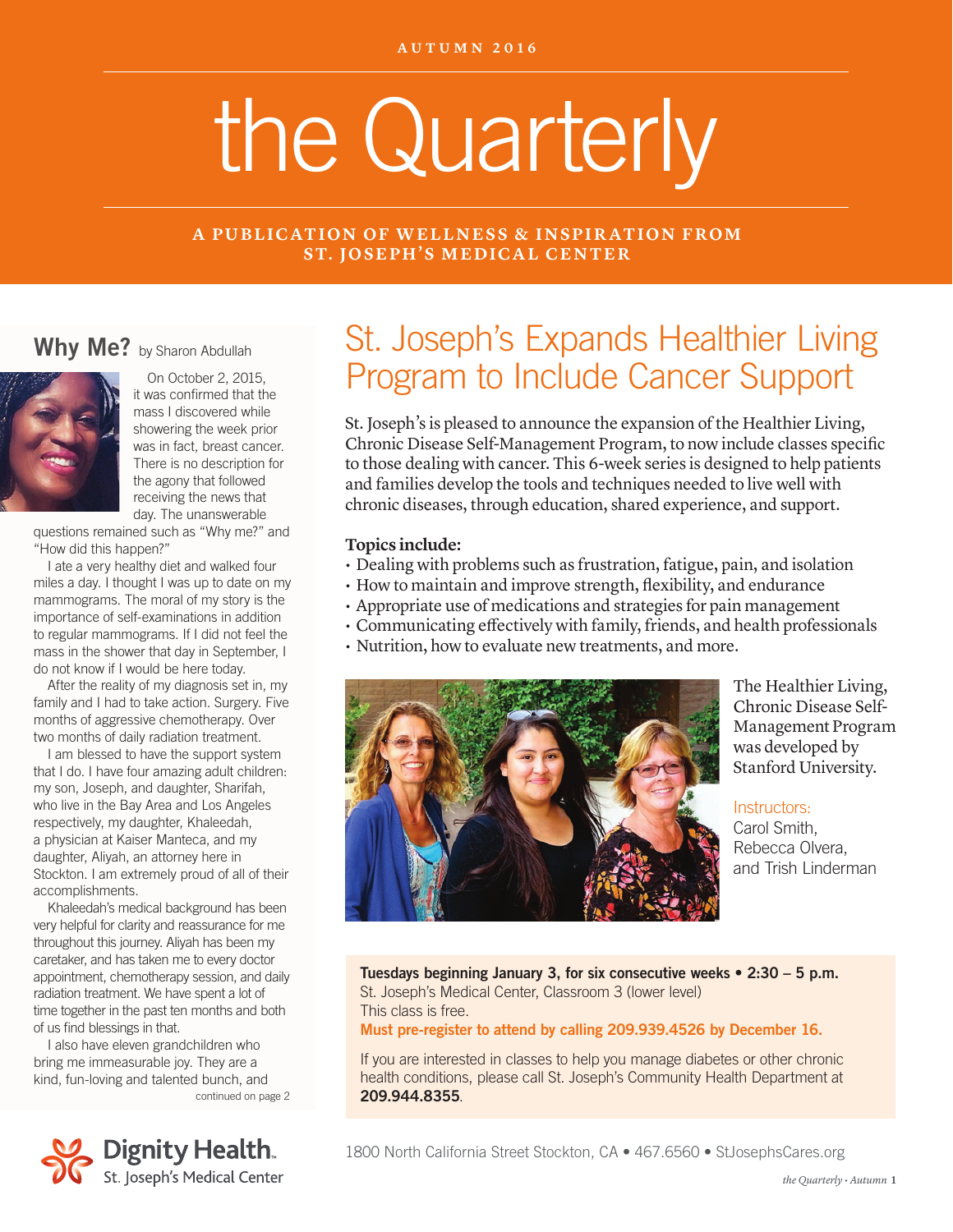#### Why Me, *continued*

they keep me smiling. My grandson, Amir, brought joy, smiles, and comfort to me and other patients receiving treatment at the chemotherapy clinic, and he made me feel brave during my procedures.

The St. Joseph's Cancer Center has been wonderful to me. Initially, I was afraid of going there and I previously felt the same about my chemotherapy clinic. I was not afraid just because chemotherapy and radiation can be scary, but I had taken my husband to both places a few years ago for treatment and there was an emotional hurdle I had to overcome being the patient this time around. My husband passed away from brain cancer in 2011, and the stark reality that I was aware of firsthand is that cancer takes lives. What I discovered at St. Joseph's as a patient was warmth, loving energy, support, and new friendships. I am forever grateful for how the staff transformed my fear into strength.

Attending St. Joseph's Annual "Treat-Meant For You" event held in April was a beautiful and empowering experience. I received helpful information on holistic healing methods such as reiki and tai chi, and received much needed pampering in the form of a manicure and massage. I felt wonderful that day, and after aggressive chemotherapy treatments I needed to feel wonderful. I made new friends and ran into old friends. Sharing our stories was helpful in so many ways.

When my treatment is complete, I plan to serve as a volunteer at the Cancer Center and in St. Joseph's Oncology Department. I want to help anyone who has to go through what I went through, and I wish that no one ever had to. I want to spread the word of the importance of mammogram screenings and selfexaminations. Early detection saves lives. And the love of our family and friends makes our lives worth living.

> Sincerely, Sharon Abdullah.Sharon@gmail.com

#### Cancer Support Group Information

A variety of Cancer Support and Education groups meet at St. Joseph's. For meeting dates and times call the Cancer Navigator at 939.4526 or go to StJosephsCares.org/Cancer

# St. Joseph's Breast Center of Excellence Accredited by NAPBC

When it comes to breast health, where you choose to receive care matters. St. Joseph's Breast Center of Excellence is fully accredited by the National Accreditation Program for Breast Centers (NAPBC), which

**NAPR** 

NATIONAL ACCREDITATION PROGRAM **FOR BREAST CENTERS ACCREDITED BREAST CENTER** 

means you can rest-assured that you are being offered the best-practice standards in breast care, by qualified physicians and staff.

The NAPBC is a voluntary accreditation program for breast centers in the United States. Accredited programs have proven they are commited to prevention, early detection, diagnosis, pre-treatment evaluation, staging, and optimal treatment options. In addition, rehabilitation, surveillance for recurrent disease, support services, and end-of-life care are integrated into the program.

Learn more at **StJosephsCares.org/BreastCenter**.

# Surviving Cancer and Beyond

Learn practical tips for dealing with the long-term issues facing cancer survivors, including fatigue and pain, cognitive changes, sleep disorders and more. Post-cancer nutrition, exercise and lifestyle changes will also be discussed.

#### **Instructor: Angela Laffan, Nurse Practitioner**

UCSF Helen Diller Family Comprehensive Cancer Center

**Wednesday, October 12 at 6 – 7:30 p.m.**  St. Joseph's Auditorium This free event is open to all.

For more information please call **209.939.4526**

## Cancer Awareness Fair October 12 | 9 a.m. – 3 p.m.

Main Lobby at St. Joseph's Medical Center

Learn what you can do to actively promote wellness for yourself and those you love.

Our **Cancer Navigator** will be available during the fair to answer cancer related questions.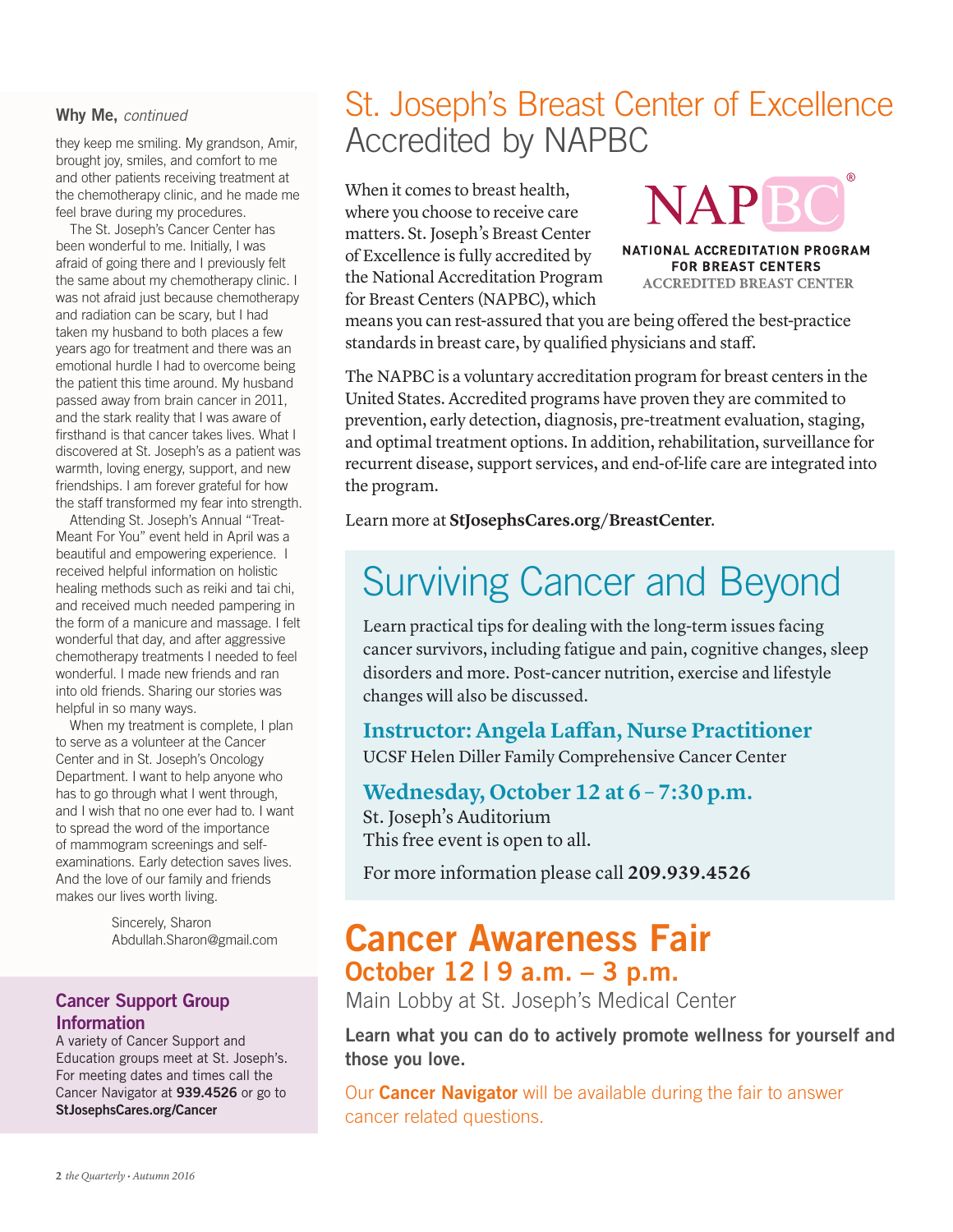# ER Expansion Project Your Support Makes a **Difference**



*"Dr. Wiederhold is a great doctor and the work that he does in the Emergency Room at St. Joseph's is amazing. It is great to know that there are doctors like him who really care for their patients." – Grateful Patient*

In early 2017, St. Joseph's will debut its newly expanded Emergency Room. This new and improved Emergency Room has been designed to maximize our efficiency, improve workflows, reduce wait time, and improve privacy for patients and loved ones.

St. Joseph's Foundation invites you to support this expansion project with a charitable gift. Your gift today will help us meet the critical demand our community has for emergency medicine. Please make your gift in the enclosed envelope or online at **StJosephsCares.org/ ERExpansion**.



#### Sunday, October 16 10 a.m. – 2 p.m. Lincoln Center, **Stockton** – new location!

Please show your support of the 10th annual **Kids Taking** a Stand fundraiser. Proceeds from the annual lemonade

stand and bake sale benefit numerous local breast cancer support programs, including St. Joseph's Cancer Institute.

# Special Thanks to Our Donors



# Hands On Relaxation for Cancer Survivors and those

living with chronic pain

#### Learn the self-help technique called "Reiki"

In this experiential workshop you will learn a hands-on skill that promotes relaxation and more!

Saturday, December 10 | 10 a.m.  $-$  4 p.m. Cancer Center Conference Room. No charge, lunch provided.

To register, call Janis Kembel, PhD, 476.9116 or email JKembel@comcast.net.

## Free Community Wellness Opportunities

To register, call **939.4526**.

Yoga – with Chinu Mehdi **Sundays • 9 – 10:30 a.m.** 

Tai Chi – with Brenda Norris **Thursdays • 6 – 7 p.m. • Through Nov. 17**

Meditation Tuesday's **Tuesdays • 6 p.m. • Through Oct. 25**

#### All classes located in the Cleveland Classroom.

For a map to the Cleveland Classroom, visit StJosephsCares.org/Maps

It is the generous support of our donors that enables us to offer many of our services and programs free of charge. If you are interested in making a donation, contact St. Joseph's Foundation at 467.6347 or use the enclosed envelope.